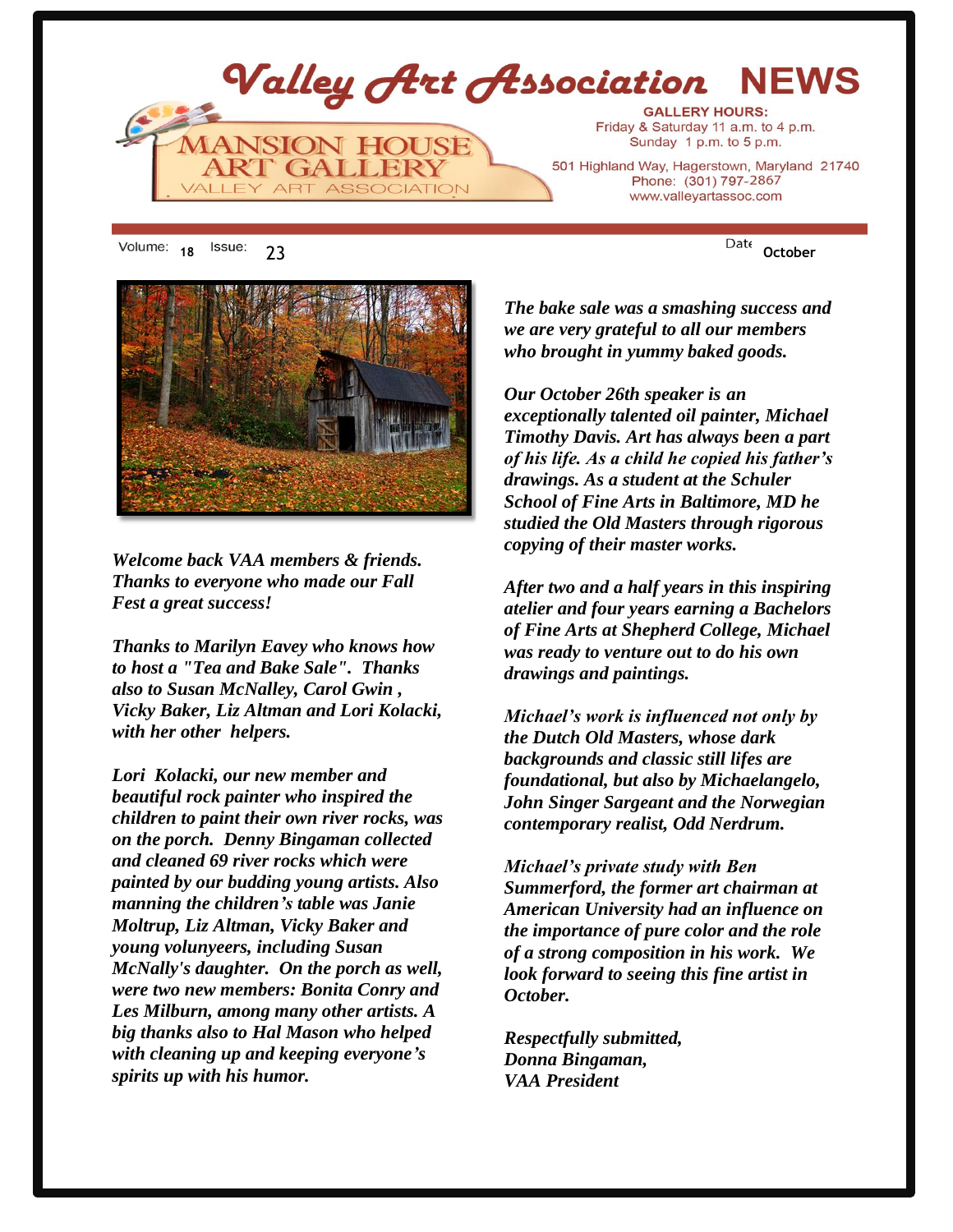# **Membership News**

#### **New Members since May**

**We've been attracting many new members and hope to continue. We encourage all members to invite friends to our monthly meetings even if they don't paint or draw. Art is for EVERYONE!!!I YOU DON'T HAVE TO BE AN "ARTIST" TO JOIN THE VALLEY ART ASSOCIATION! Please check out our activities schedule below!**

**I would like to introduce the following new members since June. It was my plan to include a brief resume or painting of each one but the good news is that there are so many, we just don't have room. I hope that we get to see much of their work in the coming years.** 

**Kate Miller Marguerite Helen Cyr Bonita Conry Cynthia Grills Harlowe Hodges Denise Sawyer-Johnson David Karstaedt Lily Ramos-Burrows Anne Wilson Victoria Baker**

**Linda McGrillies Carole Wolfensberger Tina Stonestreet Laura Chaskes Abby Chapple Lori Kolacki Les Milburn Harley Kelly**

# **Valley Art Association 2016 – 2017 Meeting Schedule**

**October 26– Michael Davis—Oil Painter November 8th -- 10 a.m.Decorating for Christmas Then craft tables can be set up November 16th – Laura Shindle-- Printmaking December 2nd, 6-9 p.m --Tree Lighting (with Santa Claus maybe) We need volunteers—All Hands on Deck! December 4 -- Membership Tea and Finger Foods (donated by members) 2-4pm. (open to public) January 25 -- The "Parade" Presentation February 22 – Jody Wright March 22 -- Welcome New Members Social with Art Supplies Sale Members are to bring any art supplies they wish to DONATE for the sale, with proceeds going to VAA. Members are also to bring a finger food to share. And they are also being asked to bring their artwork for the April Member Show (theme "Just Ducky") Suggestion that some members may like to do a "Show & Tell" about their "Just Ducky" artwork at the meeting as well. April 26-- Kate Miller May 24—Lynn Ferris June 28-- Membership meeting and picnic 6pm**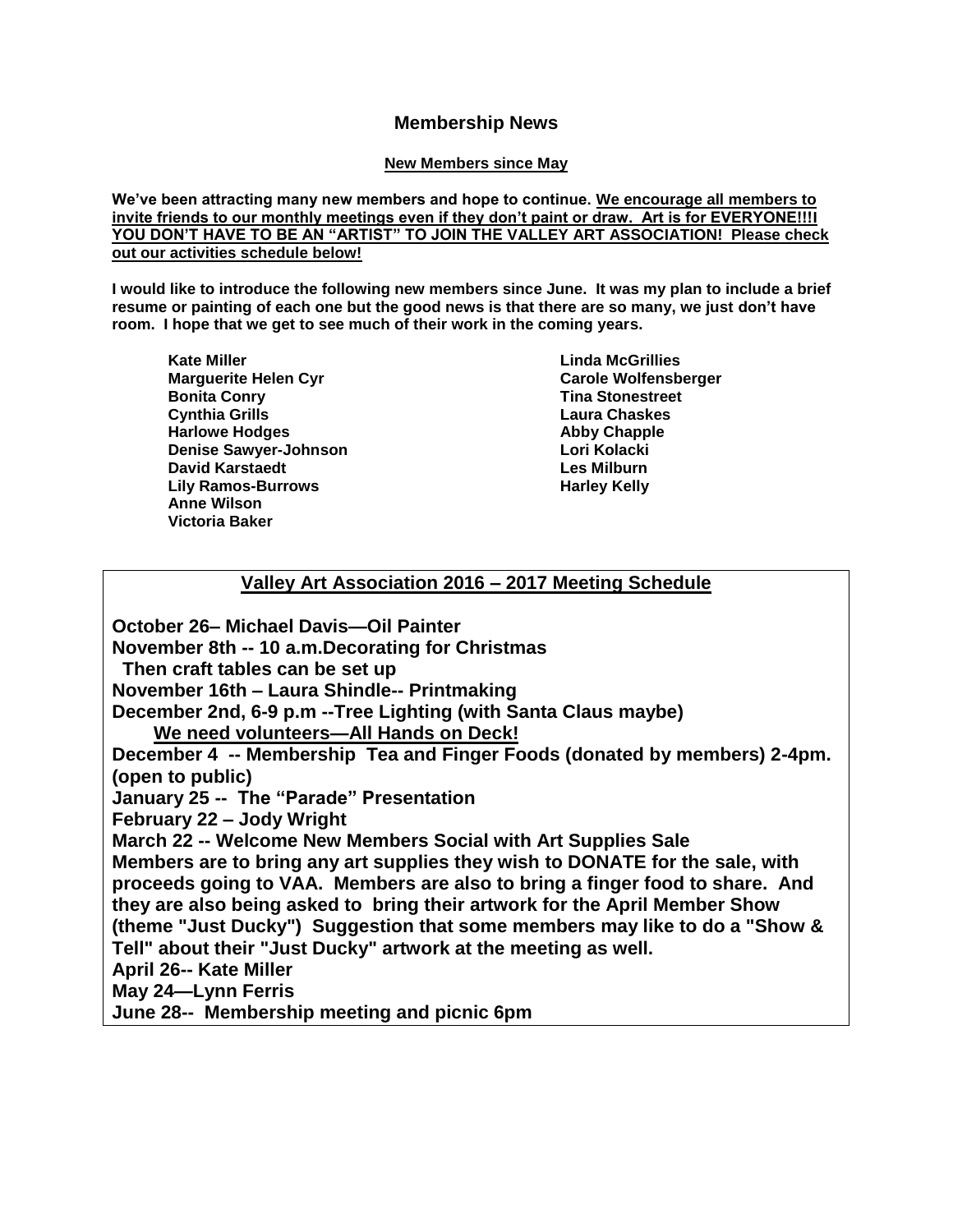#### **Gallery News**

**The transition to Square for handling charges at the gallery is now complete. If you have not been trained or need a refresher before you sit at the gallery, please contact Donna Mason, our trainer, for an update.**

**Exhibiting members shall take responsibility for cataloging the items they place at the Mansion House, and shall maintain a list of their items at the desk in the place designated. Each shall also have a folder for receipts of any sales.** 

**Participation in the North Gallery shows gives all of our members plenty of opportunities to show their work and take an active part in the Valley Art Association. Please refer to the list of All Member Shows in this newsletter. Your support will continue to be greatly appreciated.**

#### **Treasurer's Report**

**Good News! The total amount taken in from all of our sales for the year (paintings, sculptures, etc.) starting August 15, 2015 to August 15, 2016 is a WHOPPING \$8,924.25! WOOHOO! We hope to keep up the Great Work! Thanks to all who sold! Please see the following instructions for hanging paintings:**

#### **Important reminders for ALL members regarding exhibiting and selling at the Mansion House, by Trainer (Donna Mason)**

- **1. Paintings must be ready to hang with wire on the back, not saw tooth hangers. Tape the ends of the wires so as not to cut fingers. Also, please don't use duct tape to attach paintings inside frames. Use mirror clips or something similar.**
- **2. -Fill out Valley Art cards (in right top drawer) with pertinent info about your artwork, and attach to your work.**
- **3. Be sure to put your name, phone number, title, medium and price on the back of your paintings. Attach your business card on the back, if you have one.**
- **4. Put your price list in the sitters' binder. Put your name at the top of the list, date prepared and your phone number. Please keep it updated.**
- **5. These instructions also apply to sculptures and other artwork.**
- **6. Please see Gallery Directors for information and guidelines on the shrink wrap bins, greeting cards and mini rack.**

**ATTENTION ARTISTS PAYING FOR THEIR OWN WALLS AND/OR SPACE TO EXHIBIT AND SELL:**

**1. If you have rented space to exhibit and sell your work, YOU ARE TO MEET THE REQUIRED SITTING OBLIGATIONS. Each artist with wall space must be responsible for 8 sitting dates....OF THEIR VERY OWN. Artists renting other spaces, please see Gallery Directors for your sitting responsibilities.**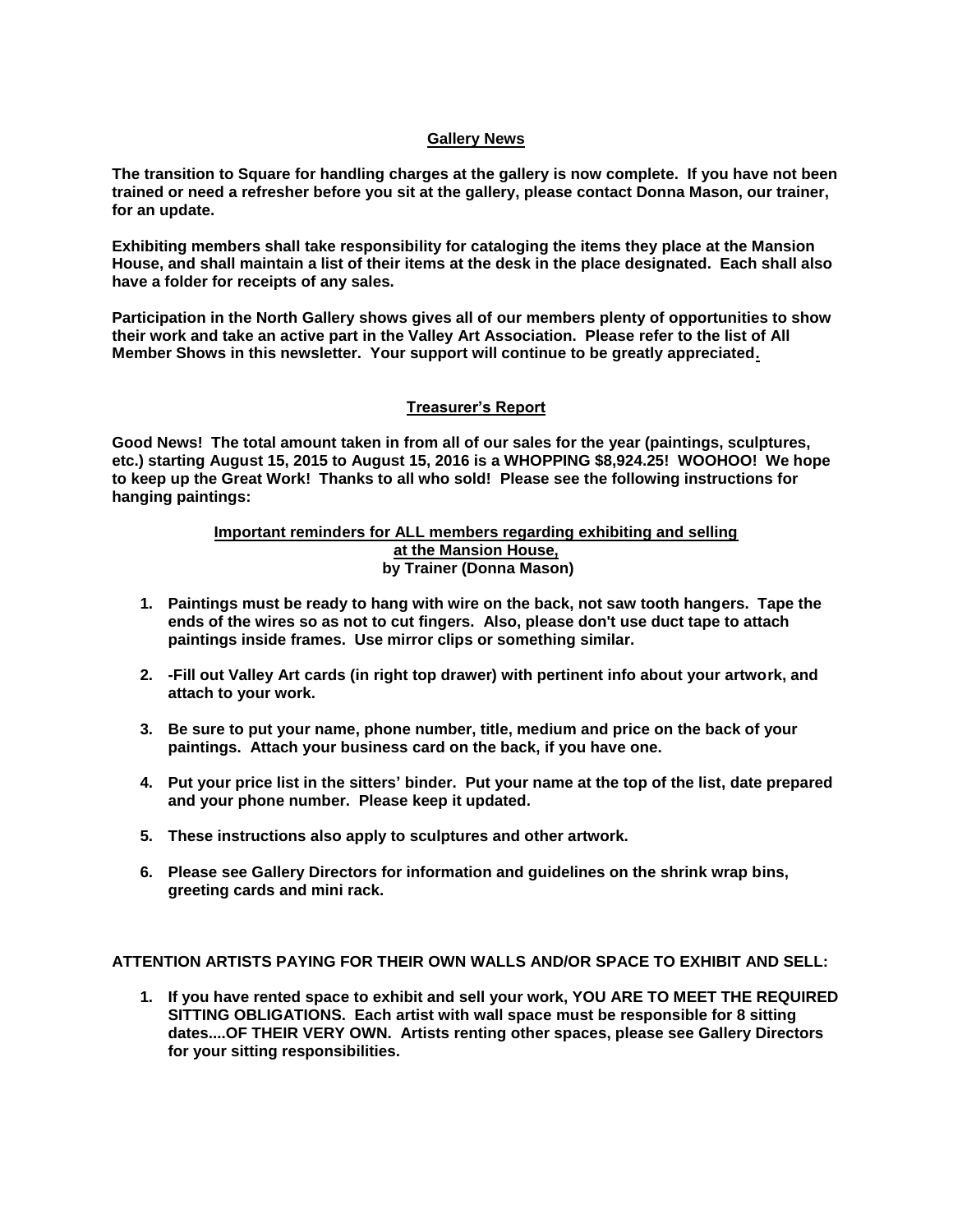- **2. Artists must put their name and phone number at the TOP of the date that they wish to be responsible for IN THE WHITE SITTERS CALENDAR BOOK. Also include the sitting number with a circle around it (***i.e. Donna Mason 301-791-6719 1 )*
- **3. If you wish to buddy up with someone, you may add your name to the BOTTOM of the date (UNDER the sitter's name) with your phone number. This will NOT count as one of your REQUIRED sitting dates.**
- **4. The Gallery needs to be open every Friday, Saturday and Sunday (with some exceptions) and this can only happen if ALL gallery members meet their sitting obligations.**
- **5. Please contact Gallery trainer, Donna Mason (h) 301-791-6719 (c) 301-491-2899 for training on sitting, or review, or questions. Please contact Gallery Directors for other items.**
- **6. When selling paintings, sitters need to put their names on the actual invoice as well as the name of the artist so that the piece of art being sold can be identified by the Treasurer.**

#### **Artist Bios**

**We are asking all of our members to update (or create) their resumes for our Artist Book. Carol Gwin will be the contact person for this. Please send your updated or new resume to Carol at howiegwin@verizon.net or mail it to her at the following address:**

**Carol Gwin 1271 Fairchild Ave. Hagerstown, MD 21742 New Social Committee**

**Social Committee: We have a new committee comprised with a NEW Chair: Carol Gwin! Following are the members:**

| Liz Altman         | <b>Cynthia Grills</b>        |
|--------------------|------------------------------|
| <b>Deb Tamburo</b> | <b>Denise Sawyer-Johnson</b> |
| <b>Vicky Baker</b> | <b>Susan McNally</b>         |

**The committee will handle duties such as set up for the monthly General Membership Meetings and other special activities.**

#### **Shrink-Wrapped Two Dimensional Artwork**

**The conditions above apply to shrink-wrapped artwork with the following additional provisions. Each member will be limited to 5 shrink-wrapped items at a time (sold pieces may be replaced), and they will be placed in designated Valley Art shrink-wrap bins. Because of space limitations, individuals may not bring in their own bins unless asked by the Gallery Director to contribute one as one of the common, shared bins.**

**(See Opening and Closing Dates under North Gallery Shows)**

#### **Hanging Miniatures**

**To all members that are interested in hanging miniatures on the miniature rack, there will be a small fee. Contact Marilyn Eavey for details.**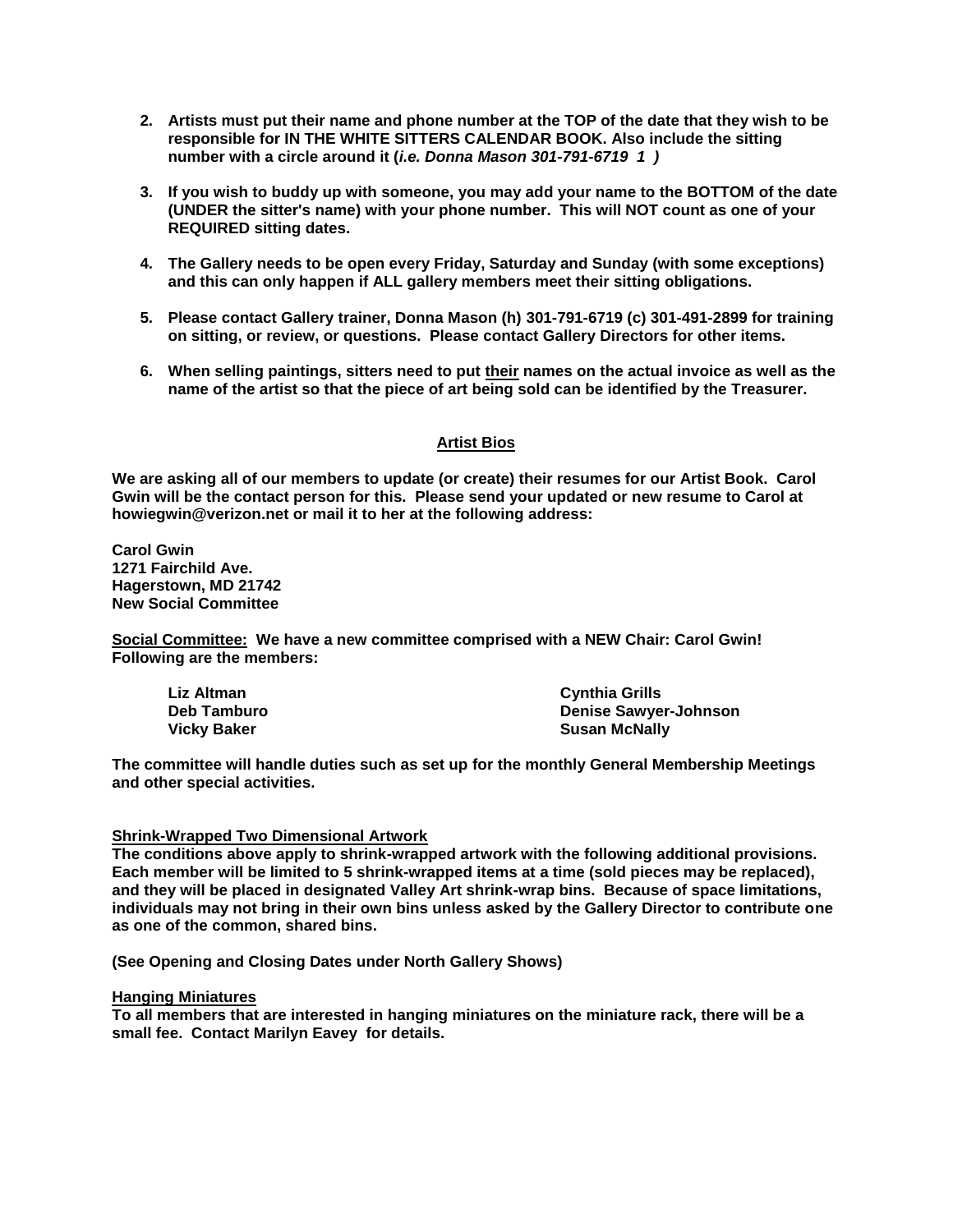| <b>Month</b>              | Opening   | <b>Closing</b>       | <b>Title / Exhibitor</b>                                             | Drop off<br>date | Pick up<br>date      |
|---------------------------|-----------|----------------------|----------------------------------------------------------------------|------------------|----------------------|
| October, 2016             |           | 9/30/2016 10/30/2016 | <b>Potomac River</b><br><b>Artists Guild (PRAG)</b>                  |                  | 9/27/2015 10/31/2016 |
| November, 2016            |           |                      | 11/4/2016 11/27/2016 Sherry Kemp                                     |                  | 11/1/2016 11/28/2016 |
| December, January<br>2017 | 12/2/2016 | 1/29/2017            | Winter all member<br>show                                            | 11/29/2016       | 1/30/2017            |
| February, 2017            | 2/3/2017  |                      | All Member show -<br>2/26/2017 Just Monkeyin'<br><b>Around</b>       | 1/25/2017        | 2/26/2017            |
| <b>March, 2017</b>        | 3/3/2017  | 3/26/2017            | <b>All Member Show-</b><br>Cats                                      | 2/28/2017        | 3/28/2017            |
| <b>April, 2017</b>        | 3/31/2017 | 4/30/2017            | <b>Just Ducky (all</b><br>member show)                               | 3/22/2017        | 4/30/2017            |
| May, 2017                 | 5/5/2017  |                      | <b>VAA Teacher -</b><br>5/28/2017 Student show,<br>Reception 5/7/17. | 4/26/2017        | 5/28/2017            |
| June, July 2017           | 6/2/2017  | 7/30/2017            | Just Chillin' (all<br>member show)                                   | 5/24/2017        | 7/30/2017            |

# **Inspiration Tuesdays**

**Dates: Continuous Day: Tuesday Time: 10am-2pm Location: Mansion House Tuition: Free. Marjorie Tressler is facilitating a weekly painting session in oil, acrylic, watercolor or mixed media for intermediate and advanced painters each Tuesday. These sessions are free and open to all members of the VAA. The artists share ideas, experiences, knowledge and use of materials. There are some critiques, but most of all, inspiration. The artists supply their own materials, still life set-ups and resource photographs, etc. The only requirement is that the artist needs to be self-motivated and able to work independently. For more information or to sign up, please contact Marjorie at 717-762-6791 or [marjorietressler@comcast.net.](mailto:marjorietressler@comcast.net)**

# **Wednesday Night Art Class**

**Marjorie Tressler is conducting a painting class for both oil and acrylic painters the first and third Wednesday nights each month from 6:30 pm - 9:00 pm. Location:Mansion House Art Center. Tuition is 65.00 for 6 classes. Classes are continuous and will be for all painting levels. Each student gets individual attention and is encouraged to work on any subject they are interested in and wish to paint. The class is very unique where the students are taught in a very friendly and relaxed atmosphere with fun conversations, where everyone is enjoying the experience of creating a beautiful painting. The only requirement is for students to provide their own painting materials, table or floor easel.**

**For more information please contact Marjorie at 717-762-6791 or [marjorietressler@comcast.net.](mailto:marjorietressler@comcast.net)**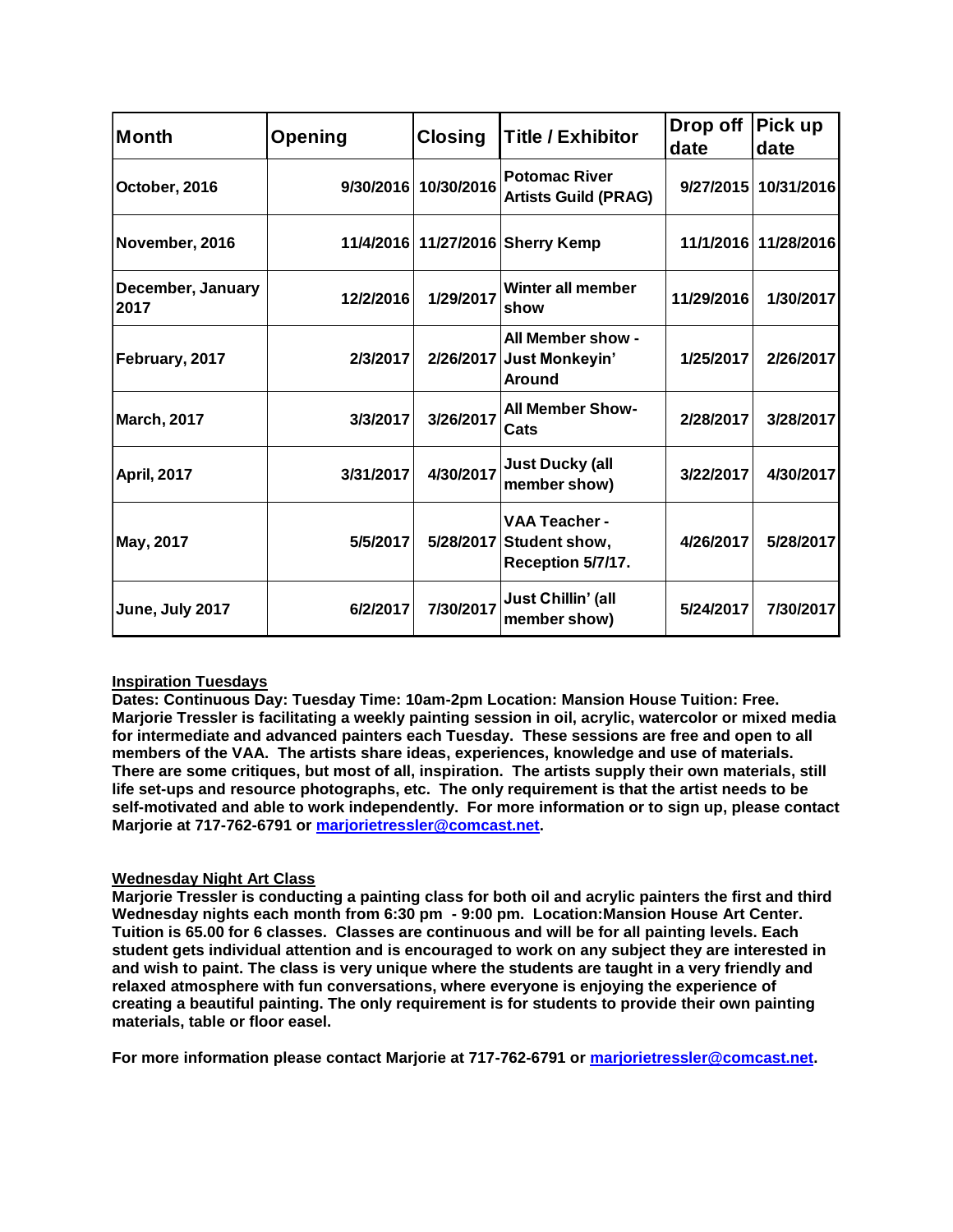#### **Wednesday Art Group**

**The Wednesday Art Group invites you to join us. We meet every Wednesday from 10am to 2pm. Bring your lunch and paints, any medium. For more information call Audrey Mentzer at 301-739- 8112 or Ruth Peyton at 301-223-8688.**

#### **Artists' Call**

**We are continuing to display our art for sale at Maloos Restaurant at Park Circle. Everyone is invited to contact Marilyn Eavey at 301-393-8512, The owner likes landscapes, seascapes, portraits and that type of work. She prefers not to have animals, civil war items or bar related items (like pool players, etc.) Submissions must have your business card on the back and a VAA card on the front with the price and for safety sake, write your name, the name of the painting and the cost on the back of the painting. We try to take a fairly large variety of paintings so Marylou can make a choice as to what goes on the wall. Not every submission may be used and should not be considered a rejection. We recently changed the wall at Maloo's. This quarter's contributors are, Carol Wilks, Tina Stonestreet, Carol Gwin, Susan Parker, Tamara Hoffman and Denise Sawyer-Johnson. Please make an opportunity to stop by and have lunch or dinner to support our friends at Maloo's and our wonderful artists. Please be thinking about signing up for the first quarter of next year and preparing your work to be hung from January through the end of March. Contact Marilyn at 301-393-8512 to sign up for next quarter.**

#### **Blue Star Museum**

**Lucy registered us as a Blue Star museum (for veterans.) She would like docents to ask visitors to sign in and Lucy can report them for a count that Maryland tracks.** 

#### **MEMBERS OUTSIDE ACTIVITIES**

**The following section of this newsletter includes activities that our busy members are involved in besides the multitude of events in the Valley Art Association that occur at the Mansion House Gallery. We are so lucky to have such a talented group of artists! Please pay special attention to this section and hopefully you will be able to attend some of these events.**

#### **Destination Arts, Waynesboro**

### **Wind Down Fridays**

**This is a news flash to our members for an opportunity to visit and maybe consider showing their work at Destination Arts in Waynesboro. Destination Arts continues with 5 permanent galleries and more in the works!!! "Gallery 50", the Arts Alliance's flagship gallery, has maintained a following featuring: Wind Down Fridays with music and Uncorked Inspiration Paint nights. Artists demo every Thursday with Marjorie Tressler and music every weekend at Gallery 50. Also, there are writers' and song writers' forums once a month. With over 80 artists and artisans represented in Gallery 50, it is joined by 42 West Arts, a co-op gallery with 17 artists; The Ceramic Center, a coop of potters; and Through the Lens and Beyond plus Gallery 20. Hours of operation are: Thursday 1-4pm, Friday 5-8pm, Saturday 12-6pm, and Sunday 1-4pm. For more information, contact Gallery 50 Curator, Marjorie Tressler at [marjorietressler@comcast.net.](mailto:marjorietressler@comcast.net)**

#### **Gallery 50**

#### **The Artist Connection**

**The next date is October 10, 2016 6:30-8:30 PM. This gathering gives all artists a chance to come together once a month on every second Monday from 6:30- 8:30pm. We meet in Gallery 50, located at 50 West Main Street, Waynesboro, PA. Artists now have the opportunity to meet in a very informal venue once a month to connect with other like-minded artists to discuss art, catch up on the latest techniques they are using, share news of regional shows, mentoring, and generally giving inspiration to each other. Artists if they so choose are encouraged to bring in**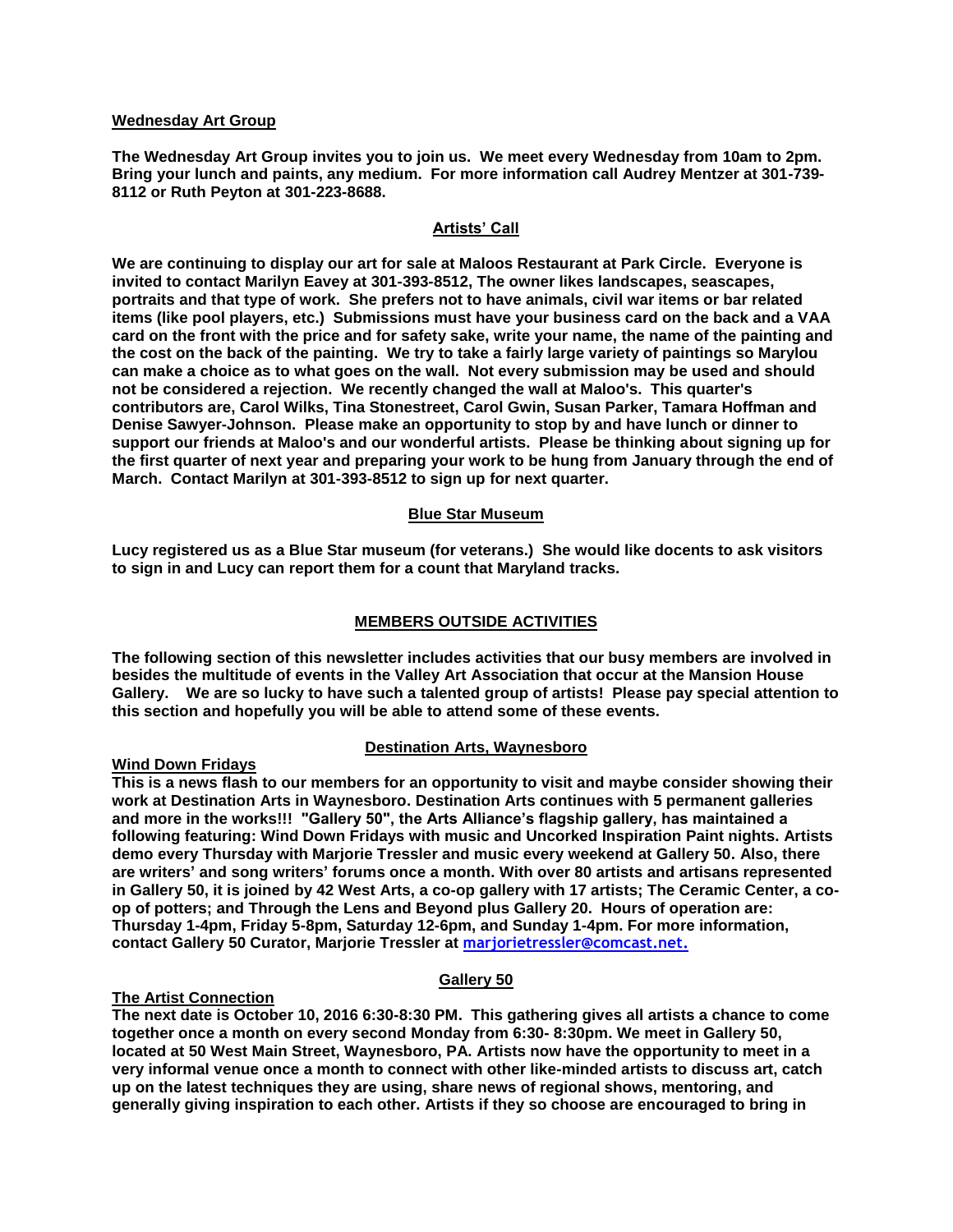**their latest art project. We will provide easels and tables ready for your work to be displayed on for all in attendance to enjoy. Musicians may bring musical instrument or play at our piano!! There is no cost or dues, this is not a club, but an opportunity for artists to come together and connect. Thanks to everyone who has attended our last 4 gatherings and we are looking forward to seeing you again!!! For more information contact either Marjorie at 717-762-6791 or email, marjorietressler@comcast.net to let us know if you are interested in attending.**

#### **Oil and Acrylic Classes New Date**

**Marjorie Tressler's oil and acrylic Thursday morning class held in Gallery 50 now has a new day and time. STARTING OCTOBER 3, 2016, the class will now be held on MONDAY AFTERNOON FROM 1-4 PM.**

**This new day and time is the only change. The class is for all levels of ability, covers both oil and acrylic mediums. The cost is the same, \$65 for 6 classes and continues throughout the year. The only requirement is for students to provide their own painting materials and table easels. We have floor easels available. This class is very unique where the students are taught in a very friendly and relaxed atmosphere with fun conversations, surrounded by the beautiful art in Gallery 50. For more information please contact Marjorie at 717-762-6791 or marjorietressler@comcast.net.** 

### **42 West Arts Gallery**

### **Oil Painting and Acrylic Classes**

**Donna Bingaman will be teaching oil painting and acrylic classes at 42 West Arts, located at 42 W. Main St. Waynesboro Pa. every Wednesday from 12 - 3pm. The cost is \$15 per class. Sign up for as many as you like or continue as long as you like. Art classes are continuous through the year. Easels, tables and chairs are available. Paint in a relaxed, fun, and casual atmosphere. All skill levels are welcome. Bring in a photo of your choosing. The class will focus on drawing, tonal values and color in your art work. Donna is a well known portrait, and oil painting artist. Individual attention is given to each student. For more information contact: Donna Bingaman 717- 762- 8394 or artsyfolks@embarqmail.com**

#### **Accepting New Artists**

**42 West Arts Gallery located on 42 West Main Street, Waynesboro, Pa. is now accepting 3D artists, sculptures, and fine art crafters to join our Art Gallery. To join, call Denny and Donna Bingaman 762-8394 or sign up at 42 West Arts. Free to the public every Saturday are many art demonstrations from the artists who are in the gallery and guest artists, oil or watercolor painting, pottery, gourd demos, weaving, sculpting. etc. Open on Wednesdays, Denny Bingaman will be giving free demonstrations. Oil painting classes are offered by Donna Bingaman in the easel room every Wednesday from 12 - 3. Our hours are Wednesday 12:00 to 3:00, Thursday 1 to 4, Friday 5 to 8, Sat. 1 to 6, and Sun. 1 to 4.**

**Also free to the public Patric Schlee offers a drum circle every first Sunday of the month to all who want to try their hand on the drum. Bring your own drum or play one of ours.**

**Music, Wine and Refreshments are offered every Friday night from 5:30 to 8:00.**

#### **32nd Annual Exhibition Miniature Art 2016**

**The location is: Council for the Arts 81 N. Main Street, Chambersburg, PA 17201 Contact 717-264-6883 or gallery@councilforthearts.net for information. The website address is www.councilforthearts.net. Deadline for entries is September 30.**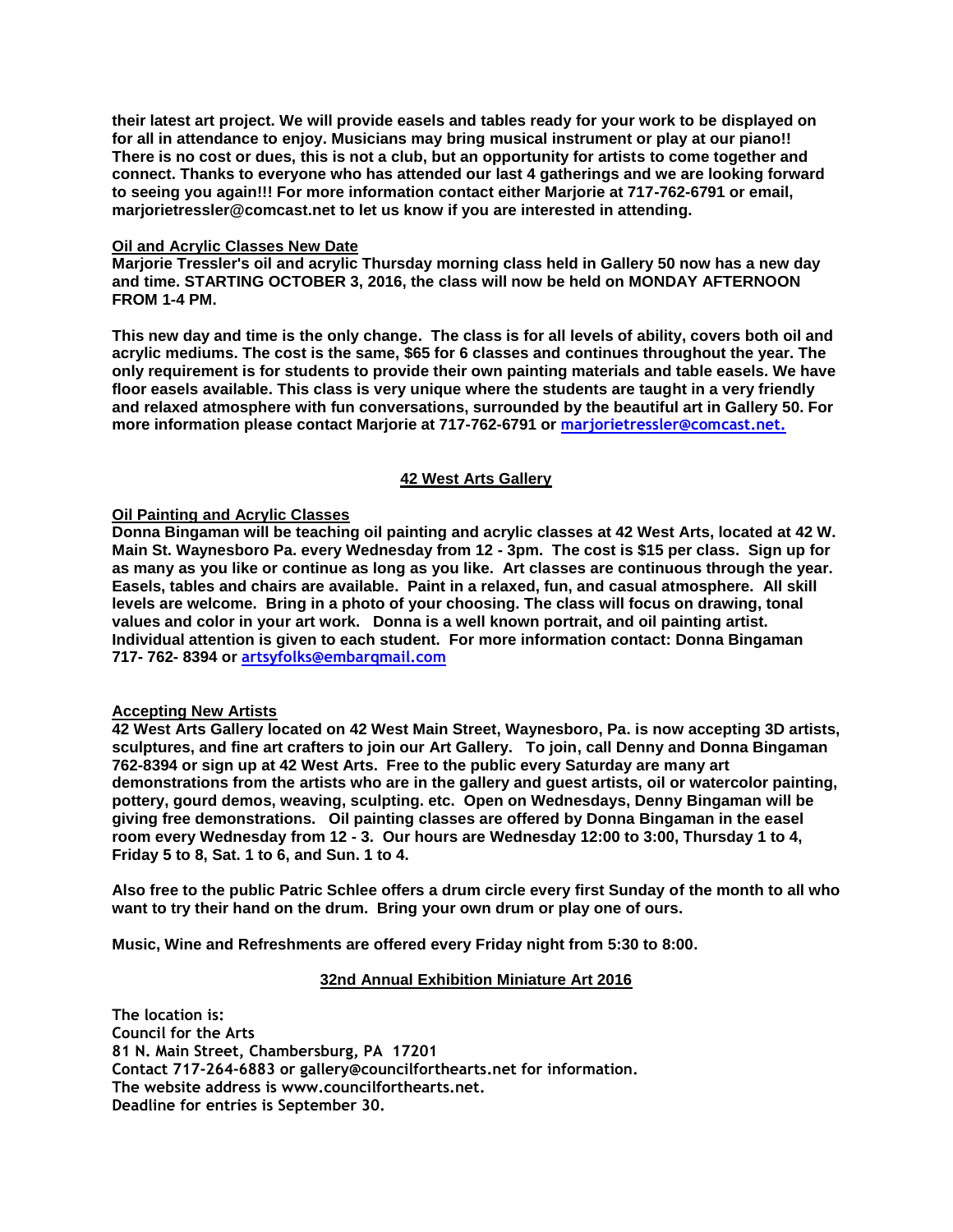# **Angels of East Africa Gala Featuring the Machine Gun Preacher**

**Greencastle artist, Nicole Troup (www.artistportraits.biz) has organized the above art exhibit to be held as a RED CARPET EVENT on November 4, 2016 at the City Winery in NY. The event will feature celebrities and the artwork of former child soldiers and children orphaned by the war in South Sudan and surrounding areas. Nicole worked with the children in October 2014 to create paintings that tell their stories so that they can be auctioned off to support them. Tickets can be purchased on www.angelsofeastafricagala.splashthat.com.** 

**All donations will go towards food, schooling and sustainable programs that teach the children trades in order to prepare them for a better life when they are of age to leave the orphanage. \$35 supports a child for 1 month, \$70 supports a child for 2 months, \$105 supports a child for 3 months.**

# **The Bettie Jane Cancer Foundation Fifth Annual Dinner and Silent Auction Gala**

**Date: November 12 Location: Dutch's Daughter Restaurant in Braddock Heights, MD. They are seeking donations for silent auction. Tickets for the dinner are \$55 per person. Contact 301-473-5354 or bj@bettiejanecancerfoundation.com for information.**

# **Artists Looking for Artists and Models for Wednesday Portrait Group**

**Hagerstown YMCA Wednesday Mornings 9:30am—12:30pm Contact: Donna Mason: 301-791-6719 or [donnamasonart@yahoo.com](mailto:donnamasonart@yahoo.com)**